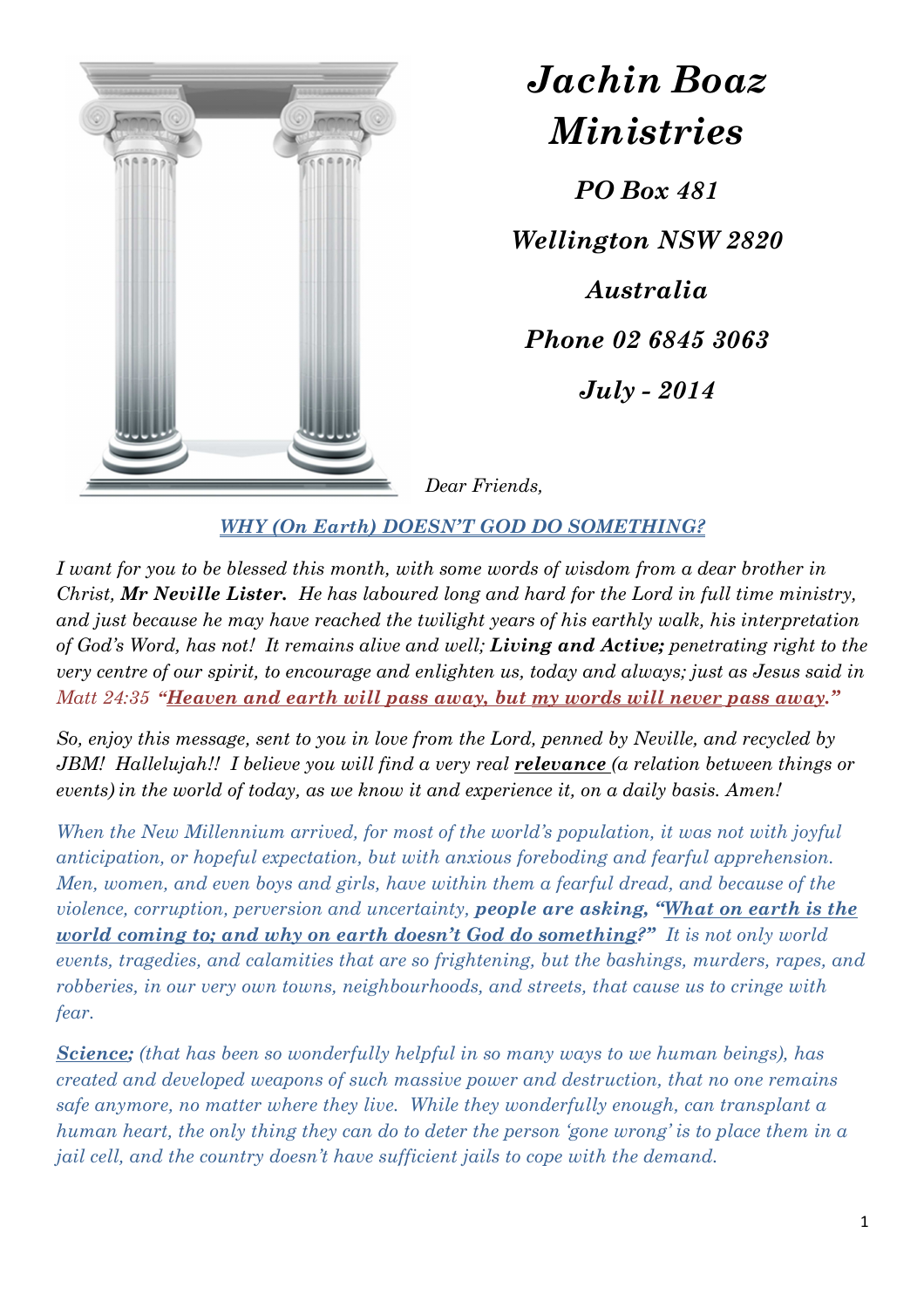*Religion has become a laughing-stock, and a talking-point of ridicule and scorn. After reading in the press of the behaviour of some pastors, priests and ministers of religion, the public have lost all confidence in these religious leaders. Some TV Evangelists have become so corrupted by the mighty dollar that they have degenerated into mere religious entrepreneurs, and glorified film stars.* 

*Cults and religious cranks are prevalent everywhere, brain-washing, manipulating and controlling people's minds and life-styles, in a mind-boggling way; turning people into slaves of mere religious, and superstitious ideas, because of their gullibility.* 

*Television, has taught recent generations how to murder, rape, bash, rob and steal; plus how to effectively conceal the evidence. It has, by its entertaining programmes, reduced adultery to 'having an affair' – turned drunkenness, debauchery and crime into 'having a ball' – and portrayed perversion and wickedness as merely 'an alternate life-style'. Its catch-cry is, 'if it feels good, do it,' never mind about the fearful consequences of tragic broken hearts, broken marriages, or even wrecked lives, which result from the so called pleasures.* 

*Prophecies and Predictions, by weirdos, witches and profit-making forecasters, are all making headline news-items that lead to confusion, doubt, and terrifying anxiety.* 

*Forms of Escapism vary from such innocent practises as - keeping too busy to think about things; or, to the endless involvement in sport, music or entertainment; or to alcohol and drugs that numb the mind into oblivion. We just want to be like the proverbial ostrich and bury our heads in the sand, and thus pretend we don't want to know about it, and sadly, so many resort to suicide, in a state of hopelessness, depression and desperation.* 

*The World Awakes. Up until - around the commencement of the nineteenth century, the world appears to have been like some great sleeping giant, but then with James Watt and his steam engine invention, and the other great inventors such as Emerson, Bell, Marconi, Simpson, and others, the giant awoke, stirred into life, and now satellites beam their information from outer space, to all parts of our globe. Sending men in space-ships to circle the earth, is now so common-place, that we more or less take it for granted. Our planes, submarines, and weapons can be remote-controlled, laser-guided and nuclear-powered, nation destroying machines; some even fired by the pressing of a button, by one man, who - one day, could 'lose the plot' in a moment of impatience - and press it.* 

*My Purpose; my real purpose in this article is to urge you to - obtain a Bible and read it for yourself. You don't need a great education to read it, and if you will ask God, He will help you to understand it; for surely it does have the answers for life, as well as for death.* 

## *The Relevance of the Bible Today!*

*Recently (October 2001), at a crowded mayoral breakfast at Caboolture, a very prominent Australian Rugby League football referee, told those gathered, how he had spent his earlier adult days as an avowed atheist. Eventually, one of his cronies (also an atheist) did an about face, accrediting his new-found joyful change, to an encounter with Jesus Christ, through reading and believing the Bible. This referee found this event to be mindboggling, and decided to simply sit back and watch to see - if it was real enough to last the*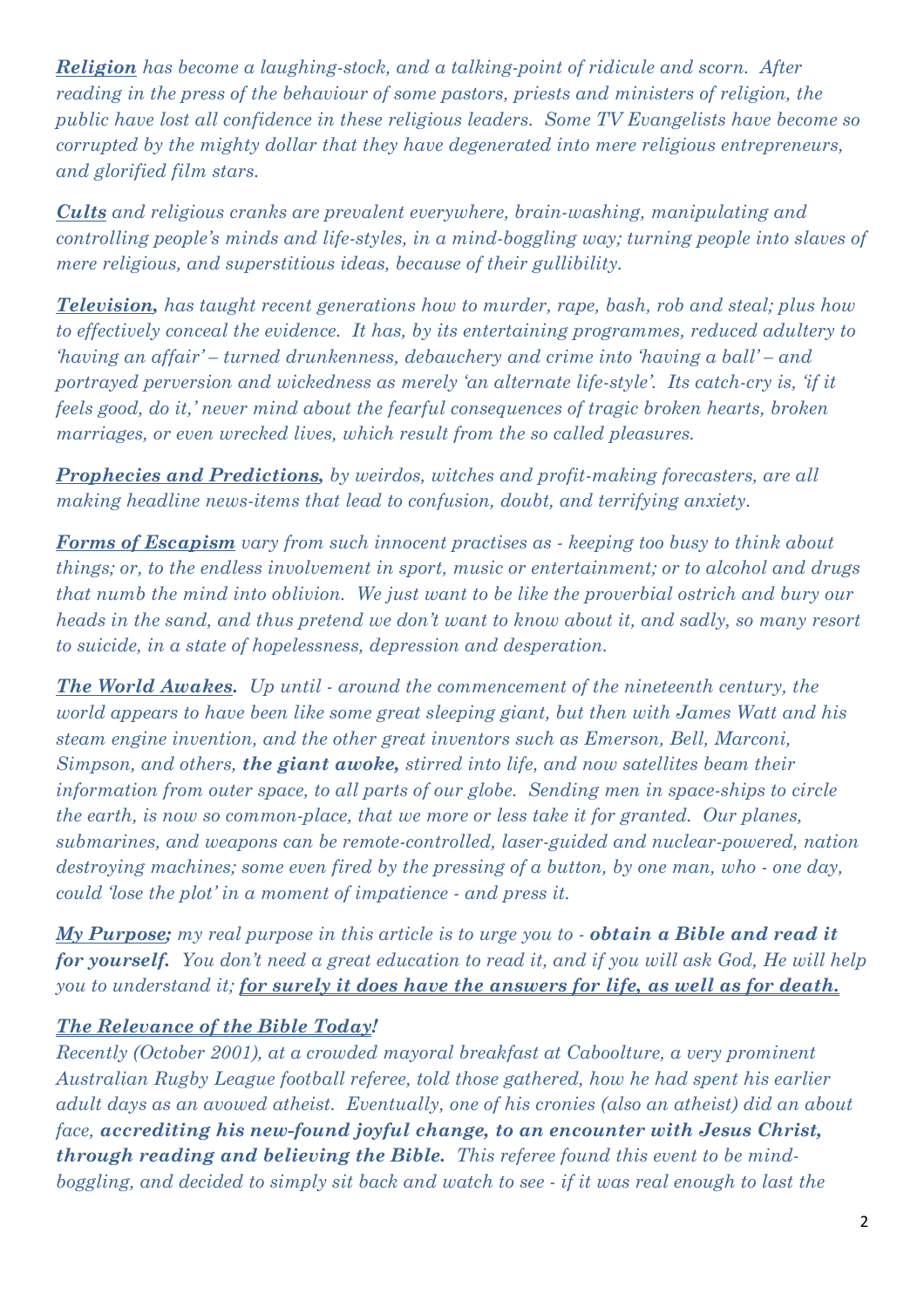*distance?? So convincing was the change-for-the-better, which he observed in his former atheist friend - he set out to search the Bible for himself, and he too experienced the radical life-change, which began to take place throughout every aspect of his life. He continues in his work as a top football referee, but has joined himself to an organisation which exists to promote interest in Scripture-reading, since it was by that simple exercise, that he and his friend became transformed. Hallelujah!* 

*Daniel 12:1 – Speaking of 'the time of the end' (of this age) says; '…there will be a time of trouble such as never was since there was a nation…' And the end of verse 4 says '…many will run to and fro and knowledge will increase.' These things are now happening before our very eyes and Daniel was told about them over 5oo years before the birth of Jesus Christ.* 

*The Answer: - The answer to my original question, 'Why on earth doesn't God do something?'…is answered in the back section of the Bible, known as, The New Testament!* 

*God Did Do Something! (Read – The Gospel According to Saint Matthew, commencing at chapter 1 verse 18, and right on through to the end). There we read that God sent His Son to redeem us and to make us His children. He won't force anyone, but Revelation 3:20 says that He stands at our hearts door and knocks, waiting for us to invite Him in, to give real purpose in life, and to make us righteous in His sight. 1 John 5:10-13, gives us the source of real life.* 

*God is Doing Something! He's warning us by the signs, and world events now in progress, that time is running out, and He's waiting for us to turn to Him, as our "only hope".* 

*God Has A Plan! His plan is to have a New Heaven; a New Earth and a New Jerusalem; where sin is excluded and where righteousness will be the order of everything. Read Isaiah 65:17-19; and 66:22; 2 Peter 3:1-14; Revelation chapters 21 and 22, and John 14:1-6.* 

*God Will Do Something! Read the Acts of the Apostles chapter 1:9-11; Mark 13:21-37 and ….. 1 Thessalonians 4:13-18 and 5:1-11. Jesus Christ will return, and He plans to make all things anew. When you see the TV news or read the newspapers, and observe that they mainly talk about war, floods, hunger, poverty, wretchedness and misery; remember there is another side to all of this. God gave a great promise, that to all who will receive His Son, Jesus Christ, and will live to please Him – He will send His Son to take them to be… where there will be no more death, sorrow, crying or pain. Read Revelation 21:1-8.* 

*Today is the most important day of your life. Yesterday has gone; tomorrow is not here; but we still have today, so let us make it count by making the most important decision of our life, and that is to receive Jesus Christ, God's Son, as our only hope. We can be a Mohammedan without Mohammed; or a Buddhist without Buddha, but we cannot be a real Christian without Jesus Christ. Jesus did not die to make us "religious". He died to make us "righteous", (i.e. 'in right-relationship' with God), and it is that, that brings an inner peace and joy that the world cannot give, and the world cannot take away. There have been many people who have been martyred or have died for some noble cause, but this Jesus of Nazareth rose from*